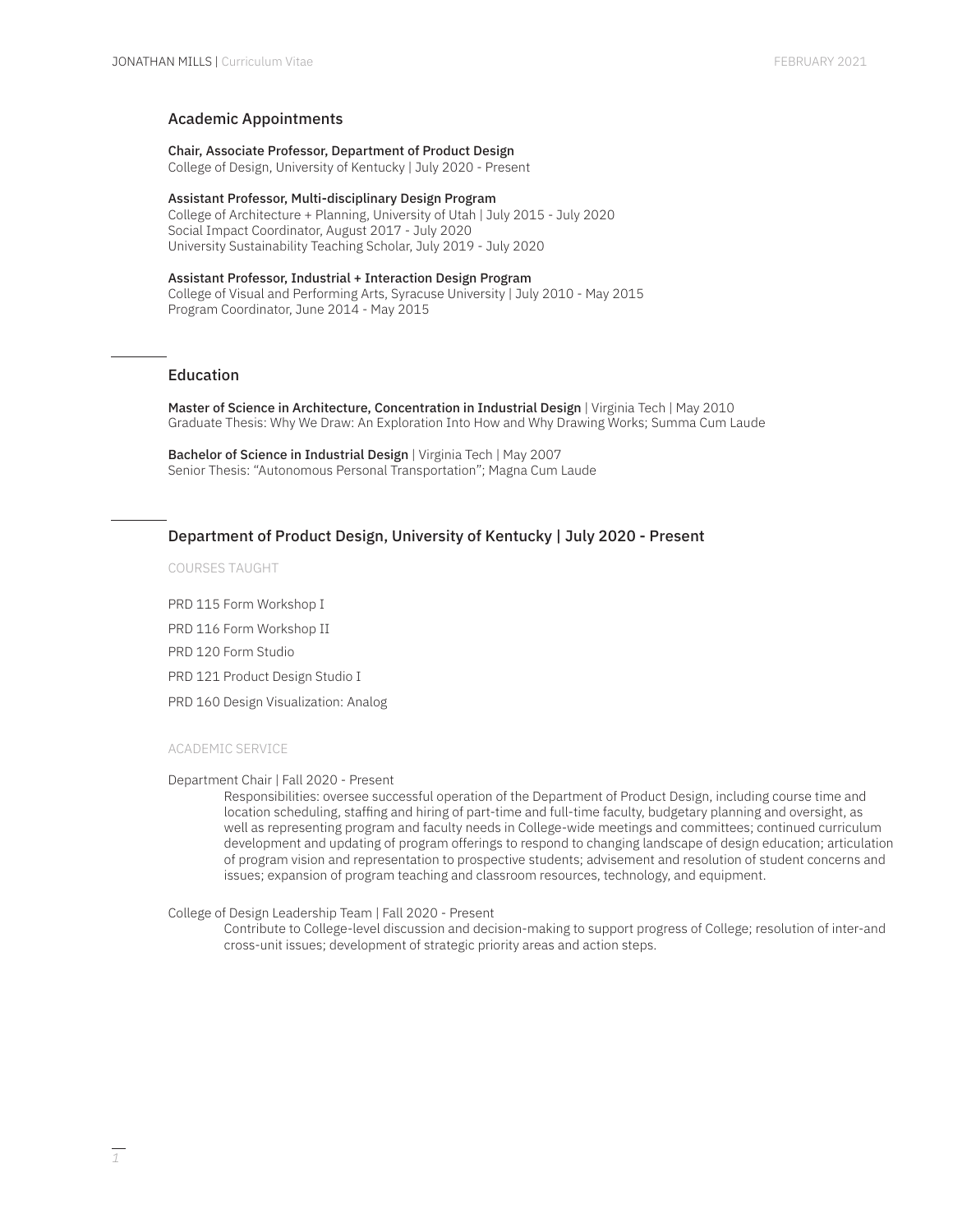## Multi-disciplinary Design Program, University of Utah | July 2015 - July 2020

COURSE TAUGHT

DES 1630 Rapid Visualization

DES 2700 Visual Strategy

DES 2820 Design Research Methods

- DES 2830 Human Factors
- DES 3000 Communications III
- DES 3515 Design Research Studio I
- DES 3525 Design Research Studio II
- DES 3600 Design Studio
- DES 3611 Design Studio II
- DES 4010 Capstone Studio Minor
- DES 4610 Design Studio III
- DES 4805 Prototyping Methods

DES Workshops

ARCH 2630 Foundation Workshop: UAC Korea

#### PUBLICATIONS/SPEAKING ENGAGEMENTS

#### VR Plus | University of Utah | December 2019

Panel presentation to National Advisory Committee of the University about campus-wide applications of/projects related to virtual reality technology.

Material Recycling + Disposal Convention | Greater Salt Lake Area | January 2018

Presentation: "Material Ecologies"

invited to share the processes and results of the Spring 2017 DES3611 coursework at the 2018 convening of all Material Recycling Facilities (MRFs), landfills, and municipalities in the Salt Lake Valley, as a way of supporting a State- and Nation-wide discussion on material usage, disposal, and recycling in response to changing global dynamics.

INNOVATION Magazine | Industrial Design Society of America | First Quarter 2018

Article: "Educating Impact"

invited to contribute an article to theme of "Design at the Margins" (Guest Editor: Ann-Marie Conrado, Notre Dame ID); summary: as design shifts to broader contexts, researching ecosystems to understand and legitimize longterm system impacts as immediate design criteria; sharing of "landfill ecosystem" project as case study. digital publication: Educating Impact

TEDxHerndon | Herndon, Virginia | May 2017

Presentation: "Speaking with Images"

invited presentation of research and guiding principles for utilizing drawing and visualization as a means of crosscultural and cross-disciplinary dialogue and conversational tool to fit within theme of TEDx event: Disparate Voices. video: Speaking With Images

Design Principles and Practices | "Design Transforming Society" | Rio de Janeiro, Brazil | February 2016 Paper and presentation: "The Ingenuity Exchange: Learning in Both Directions" position paper focusing on interactions with clients or partners in developing contexts allowing for knowledge transfer both to and from the client/partner; isolating the challenges of teaching future designers about social impact design by defining the difficulties inherent in curriculum delivery and transportation to these [specifically global] contexts. site: DPP Final Program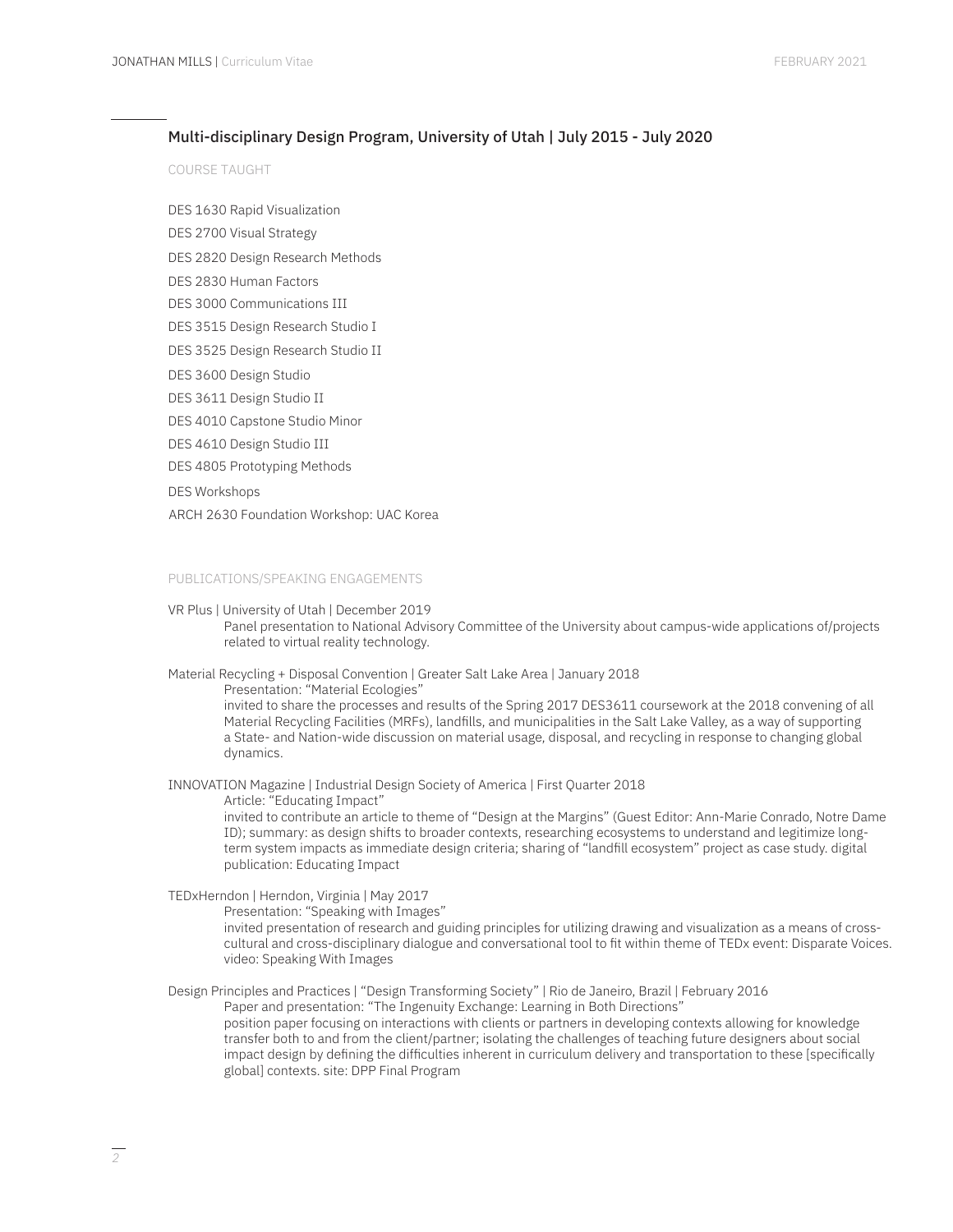### ACADEMIC SERVICE

Social Impact Coordinator | August 2017 - July 2020

tasked with developing and coordinating social impact design efforts from and within the Multi-Disciplinary Design program; sharing past, existing and future community-engaged design projects and partnerships with goal of establishing international links for design students and faculty.

Global Faculty Council | September 2015 - July 2020

University committee for development of global initiatives (curricular and administrative) across the university campus; review of University-led proposals for integration of international students, study abroad programs, risk assessment, etc. site: Office of Global Engagement

Design Futures Public Interest Design Student Leadership Forum Chair | May 2019

Chair of committee for hosting national conference focusing on social and racial justice at University of Utah; personal responsibilities: venue and lodging, extracurricular activities, transportation, food, budgeting, liaison between host institute, organizing body (Design Futures), and funding entity (Center for Urban Pedagogy). site: Design Futures Student Leadership Forum

National Conference on the Beginning Design Student (NCBDS) Co-Chair | Fall 2016 - Spring 2017 College of Architecture + Planning committee charged with planning and organizing national conference for March 2017 hosted by CA+P; personal responsibilities: development of conference website, web graphics, initial call for submission proposals, organization of submissions, reviewers and reviews, final publication materials, organization/ formatting of conference proceedings.

Shop Committee | Fall 2016 - July 2020

College of Architecture + Planning committee focused on effective communication between shop management and various programs/departments in the college; overview of shop use policies, equipment/material needs.

Digital Fabrication Task Force | Fall 2016

College of Architecture + Planning committee focused on future of digital fabrication technologies and equipment needs in curriculum development within the college; articulation of computer requirement for incoming students to college.

#### ACADEMIC AWARDS

Digital Matters Faculty Fellow | Fall 2019

Recipient of university faculty grant for Fall semester, proposal: "Inhabitable Research". Studio-embedded investigation of virtual reality technology as applied to construction of systems-level representation and understanding; immersive environments to communicate environmental quality issues and opportunities for the Salt Lake Valley region. site: Digital Matters Fellows

Global Learning Across Disciplines (GLAD) Grant | Fall 2016-Spring 2017

Grant author/PI: Mimi Locher, Transcending Borders: Embedding Global Citizenship within Architecture & Design Curricula; grant awarded by Office of Global Engagement to develop opportunities and curricular structures within CA+P to integrate global learning opportunities.

### ACADEMIC COLLABORATIONS

MDD + University of Utah Global Public Health | Spring 2019

Eight-week, junior-level research and strategy project examining the role of design in the global public health sphere; interaction with GPH medical experts for review and final project jury.

MDD + Trans-Jordan Landfill | Spring 2017

Nine-week, junior-level project focusing on material ecologies in partnership with local landfill serving seven municipalities in the Salt Lake Valley; facilitated site meetings to tour and observe landfill operations; support from executive director and director for education.

MDD + University of Utah AirMed Service | Spring 2016

Nine-week, junior-level project in partnership with Univ. of Utah's AirMed service focusing on physical, digital, and platform product solutions for enhancing AirMed's mission and objectives; facilitated multiple site visits to bases, tours of fixed- and rotor-wing aircraft. Final presentations to AirMed team members with support from executive director.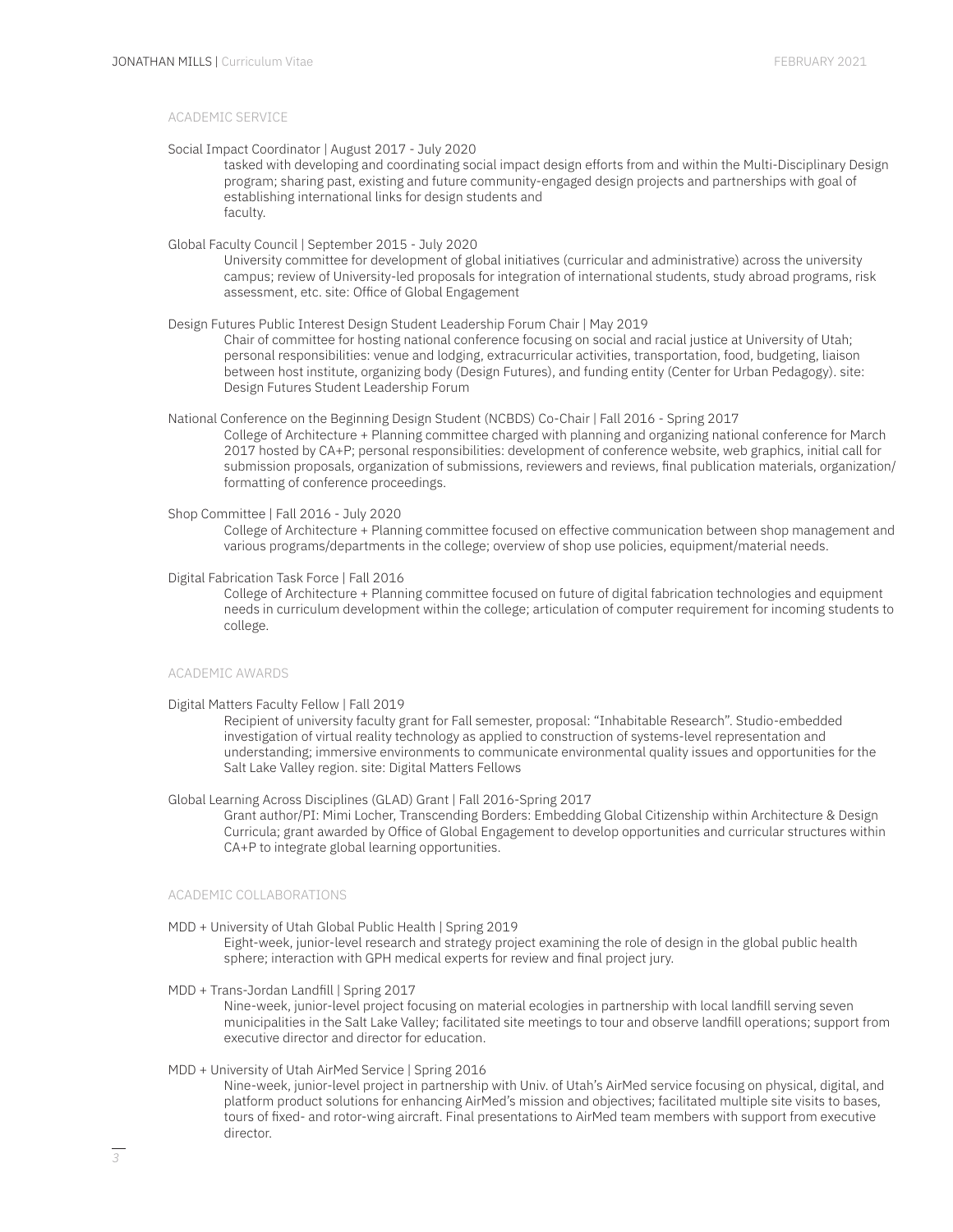### MDD + University of Utah Spinal Cord Injury Program + TRAILS | Fall 2015

Semester-length, senior-level project in partnership with adaptive sports experts focusing on product designs for adaptive skiing and kayaking activities. Multiple interaction sessions with adaptive athletes, coaches, clinical technicians, and spinal cord medical professionals. Final product design presentations in conjunction with Mechanical Engineering program working on similar prompts.

## Industrial + Interaction Design Program, Syracuse University | July 2010 - May 2015

### COURSES TAUGHT

IND 204 Technical Graphics

- IND 272 Principles of Industrial Design II
- IND 273 Principles of Industrial Form I
- IND 276 Visualization & Representation
- IND 375 Human Factors for Designers
- IND 376 Digital Surface Modeling
- IND 476 Environmental Practicum
- IND 571 Product Practicum
- IND 574 Industrial & Interaction Design Thesis
- DES 100 Visualization Techniques
- DES 648 Design Communications

### PUBLICATIONS/SPEAKING ENGAGEMENTS

Guest Lecturer | Industrial Design Program, Emily Carr University | Spring 2012

Lecture: "Synthesis" asked to describe the skills necessary for the next generation of designers; focus on the ability to weave together disparate bits of information, observation, technology, and design methods to provide knowledgeable, actionable design solutions; discussion of future issues (global, local, technological, educational, etc.)

Stir Symposium | Ohio State University | October 2011

Paper and presentation: "Live Local. Learn Local. Improve Local: A Possible Future for Secondary Education in Developing Countries" (co-authored with Jane Mills) position paper focusing on rethinking the western-influenced model of education in rural East Africa (applicable to other developing regions) and proposing a more adaptive, hands-on, regionally-pertinent educational system;

based on research conducted in Kenya during the summer 2011/2007/2006. Full-day workshop consultant: Future of Learning, section 2

National Conference on the Beginning Design Student (NCBDS) | University of Nebraska, Lincoln | April, 2011 Paper and presentation: "Digging Up Ideas: Visually Exposing New Directions" article describing the importance of teaching drawing as a thinking tool rather than merely a technical skill, focusing on the importance of our visual system's ability to make meaning from visual information and the methods of creating that visual information.

### ACADEMIC SERVICE

Foundations Task Force | Spring 2013

member of committee tasked with evaluating current situation within the Foundations Department as it relates to Art and Design departments; development of recommendations for how to best situate Foundations and how to address needs of Art and Design departments.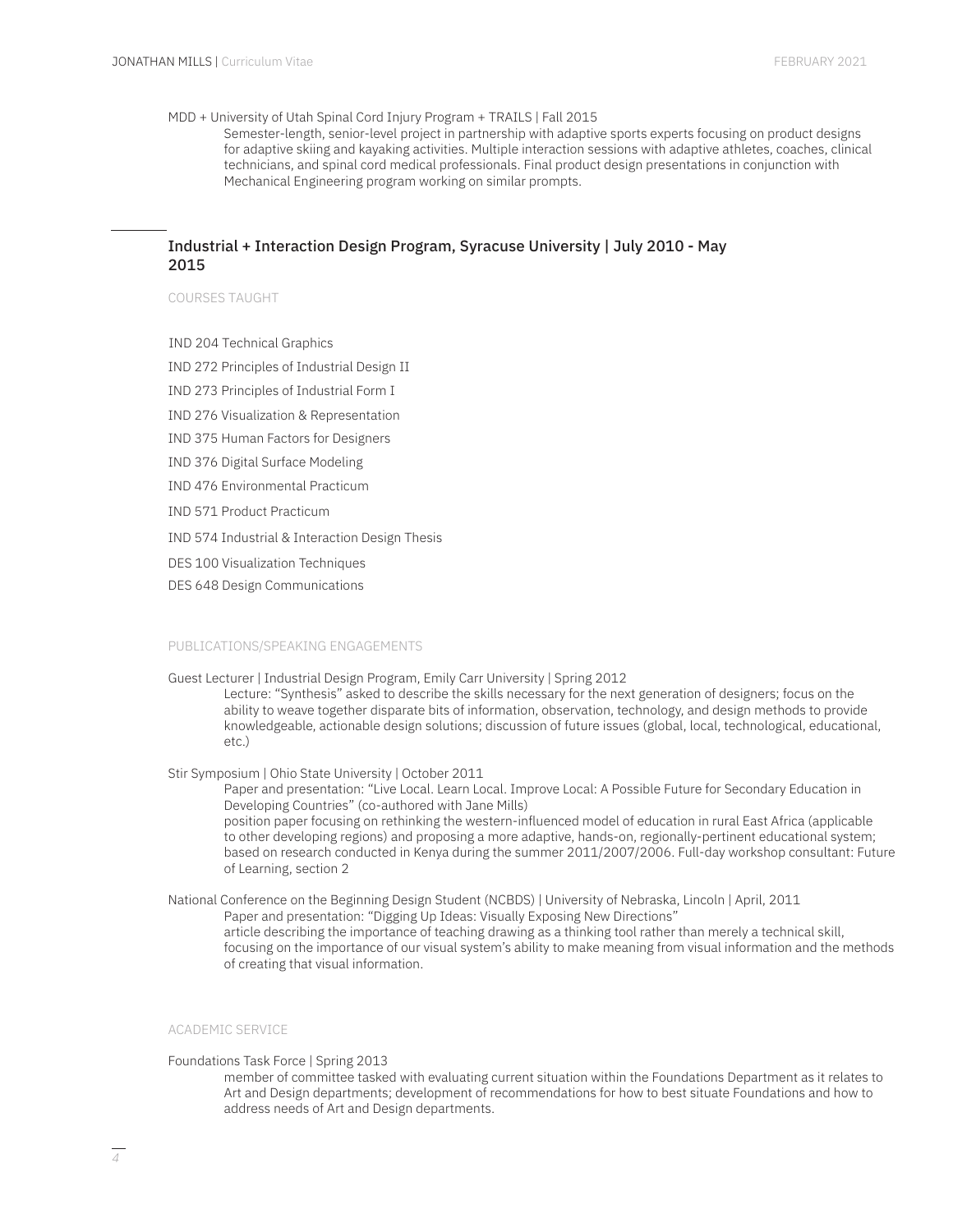Portfolio Committee | Spring 2011

contributed to development of new entry portfolio framework and review process for students applying to programs within Department of Design, Syracuse University, including Fashion, Industrial & Interaction, Interior, and Communications design disciplines.

Guest Lecturer | Design Odyssey, Syracuse University | Spring 2011

Lecture: "Ideation" presentation of mechanics of visual systems and why humans are hardwired to better understand visual information, how to frame problems within a wide range of disciplines using visual techniques; given to 150+ Syracuse University students of mixed disciplines (including business, design, engineering).

IDSA Faculty Representative | Fall 2010 - Spring 2011

organized and maintained relations between IDSA National and Syracuse University student chapter, as well as student trip to 2011 Regional Conference at RISD.

Academic Advisor | August 2010 - May 2015

guide and advise 14-18 students per semester on course registration, future career development, letters of recommendation resulting in internships and summer programs.

### ACADEMIC AWARDS

Faculty Research and Development Grant | College of Visual and Performing Arts | Fall 2011 awarded development grant to fund fabrication of 5th-year student-designed educational furniture and tools in northwest Kenya at one primary and one secondary school (ongoing).

## ACADEMIC COLLABORATIONS

SU IID + Three Birds Foundation | Fall 2013

semester-long project resulting in renewable energy demonstration unit and product family proposal for client (The Three Birds Foundation); collaboration with University of Maryland's MESA Lab (electrical and computer engineering) to develop and execute design concepts and final deliverables.

SU IID + HHC | Spring 2013

8-week project with the Housing and Homeless Coalition of Syracuse (representatives from VA Housing and VA Justice Outreach) to address factors and impacts of homelessness in the Central New York area; student-led research into community, state, nation, and international implications of homelessness, development of strategies and products to alleviate and educate homeless individuals and communities and resolve gaps in understanding of available services.

SU IID + WelchAllyn | Fall 2011

nine-week partnership with medical products company WelchAllyn rethinking/redesigning the ambulatory care experience; organized and facilitated several trips to WelchAllyn's main headquarters and production facility in Skaneateles, NY for project launch and reviews; teams of students designed and prototyped new experiences, culminating in presentation to WelchAllyn executive staff and delivery of final project books. (team presentation boards displayed in WelchAllyn's Skaneateles facility)

### SU IID + ARISE | Fall 2010

partnered with Syracuse city-based community organized by and dedicated to human rights of individuals with disabilities; within the context of the Human Factors for Designers course, directed ongoing meetings with community and identified individuals with whom to design; teams of students analyzed, ideated, and prototyped designs for their specific ARISE partner, culminating in final presentation to ARISE members and delivery of project book.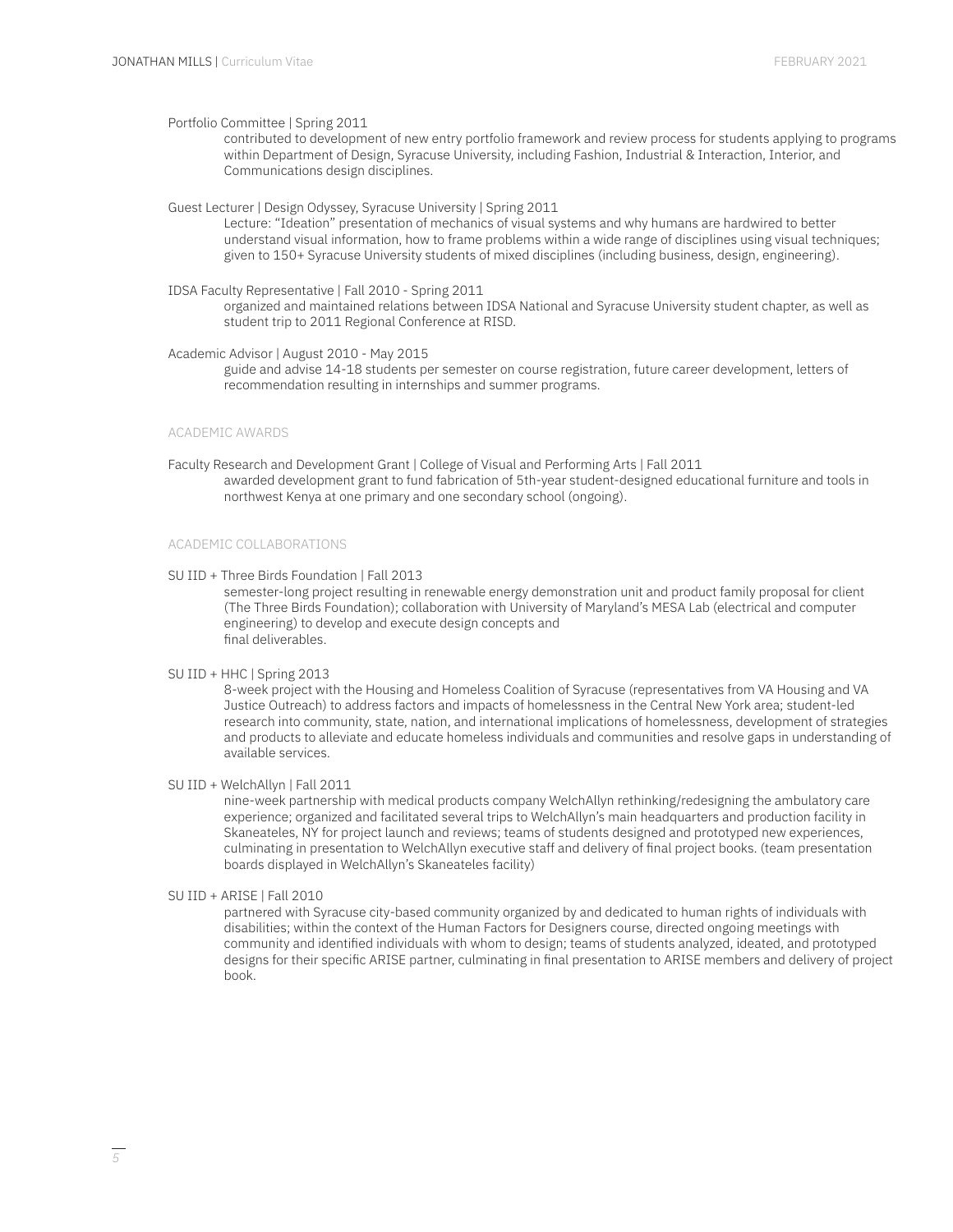## Design Experience

Visualization Consulting | Spring 2019

Development and teaching of customized curriculum for corporate/private business to aid in interdepartmental visual communication and design iteration.

Salt Market + Pepper Market | Fall/Winter 2013

Development of promotional materials (visual identity, poster, banner, postcards) for locally organized art, craft, and design market in downtown Syracuse (w/ Jane Mills); introduction of collaborative design process to client, ECHO. see: www.saltmarketsyracuse.com

Salt Works | Fall 2013

Development of identity and branding materials for reclaimed furniture start-up company (w/ Jane Mills) to specifications and satisfaction of three leadership/funding organizations: Syracuse Near Westside Initiative, Northside UP, and Syracuse University.

Pop-Up Adventure Play | Spring 2011

creation of logo and identity materials for not-for-profit, US & UK-based group; organization's focus on unscripted play in open, public spaces led to whimsical, playful, and encouraging attitude of visual materials. see: www. popupadventureplay.org

Contributing Designer | Ideation | Fall 2008 - Spring 2010

contributed artwork and provided editing capabilities for ideation sketching book consisting of drawing techniques exemplified by student-created examples and step-by-step instructions; compilation of book under supervision by Prof. Akshay Sharma.

Society of Environmental Journalists Conference Exhibitor | Autonomous Personal Transport | October 2008 represented College of Architecture and Urban Studies at regional conference in Roanoke, Virginia, presented lobby exhibit to express importance of evaluating the way we currently traveland its effects on natural resources, the environment, and climate change.

Graduate Research Assistant | Autonomous Personal Transport | Spring/Fall 2008 grant-funded research project devoted to rethinking the daily urban commute and human interaction with vehicular travel; funded by the Institute of Critical Technology and Applied Science (January - August; \$47,000) and the Institute for Society, Culture and Environment (August - December; \$22,000); included collaborative course with Mechanical Engineering students and faculty (Prof. Al Wicks) to produce vehicle prototype.

Grant Proposal Co-Author | Autonomous Personal Transport (w/ Howard Chen) | Fall 2007 employed by School of Architecture + Design to compose prospectus document for seeking University grants and funding for continuation of senior thesis transportation system project.

Travel Book Co-Author | Maji Safi: Mbara Water Projects 2007 (w/ Howard Chen) | September 2007 compilation photo book and journal of post-graduation volunteer aid work in Kenya, produced with the intention of sharing our experiences and those of the people we encountered during nine weeks of living and working in rural Kenya.

Design-Build Team Member | P.L.U.G. Project (with Prof. Matt Lutz) | Spring 2007

Portable Laboratory on Uncommon Ground; interdisciplinary project between College of Architecture and Urban Studies and Virginia-Maryland Regional College of Veterinary Medicine to design and produce a portable, minimalimpact, rapidly-deployable research station for studying chimpanzee populations in Mahale Mountains National Park, Tanzania. http://www.vt.edu/spotlight/innovation/2007-01-15\_structure/2007-01-15\_structure.html

Advertising Production Graphic Artist | Collegiate Times | Spring 2006 - Fall 2006

produced newsprint content for local and national clients for student-run newspaper in Blacksburg, Virginia; created Flash-based online news ads, assisted newspaper layout design, and liaised between clients and sales representatives.

International Contemporary Furniture Fair | Summer 2005

exhibited rolled-steel rod and canvas sling chair as part of the Virginia Tech School of Architecture + Design's display, themed "Material Presence"; explored the intersection of rough, untreated materials through a sparse steel frame and a one-piece suspended canvas sling.